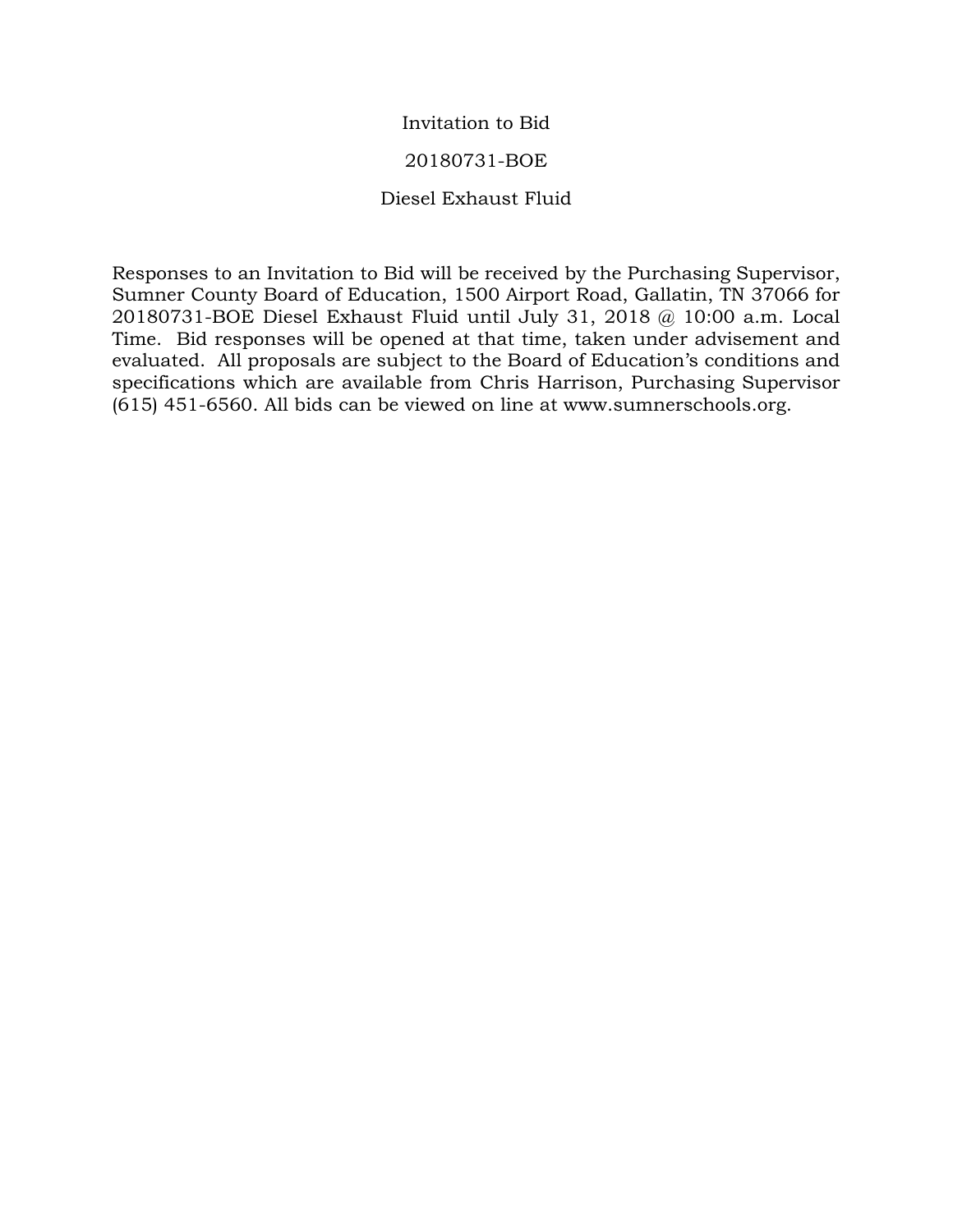# **INVITATION TO BID (ITB)**

#### **NUMBER: 20180731-BOE**

# **SUMNER COUNTY BOARD OF EDUCATION**

*This solicitation document serves as the written determination of the SCS Purchasing Supervisor that the use of Competitive Sealed Proposal for this solicitation is in the best interest of SCS.*

#### **RFP Title: Diesel Exhaust Fluid**



## **Purchasing Staff Contact:**

Chris Harrison Janice Wright 615-451-6560 615-451-6569 chris.harrison@sumnerschools.org janice.wright@sumnerschools.org

Purchasing Supervisor **Purchasing Coordinator** 

Release Date: July 16, 2018 Proposal Due Date: July 31, 2018 @ 10:00 a.m. local time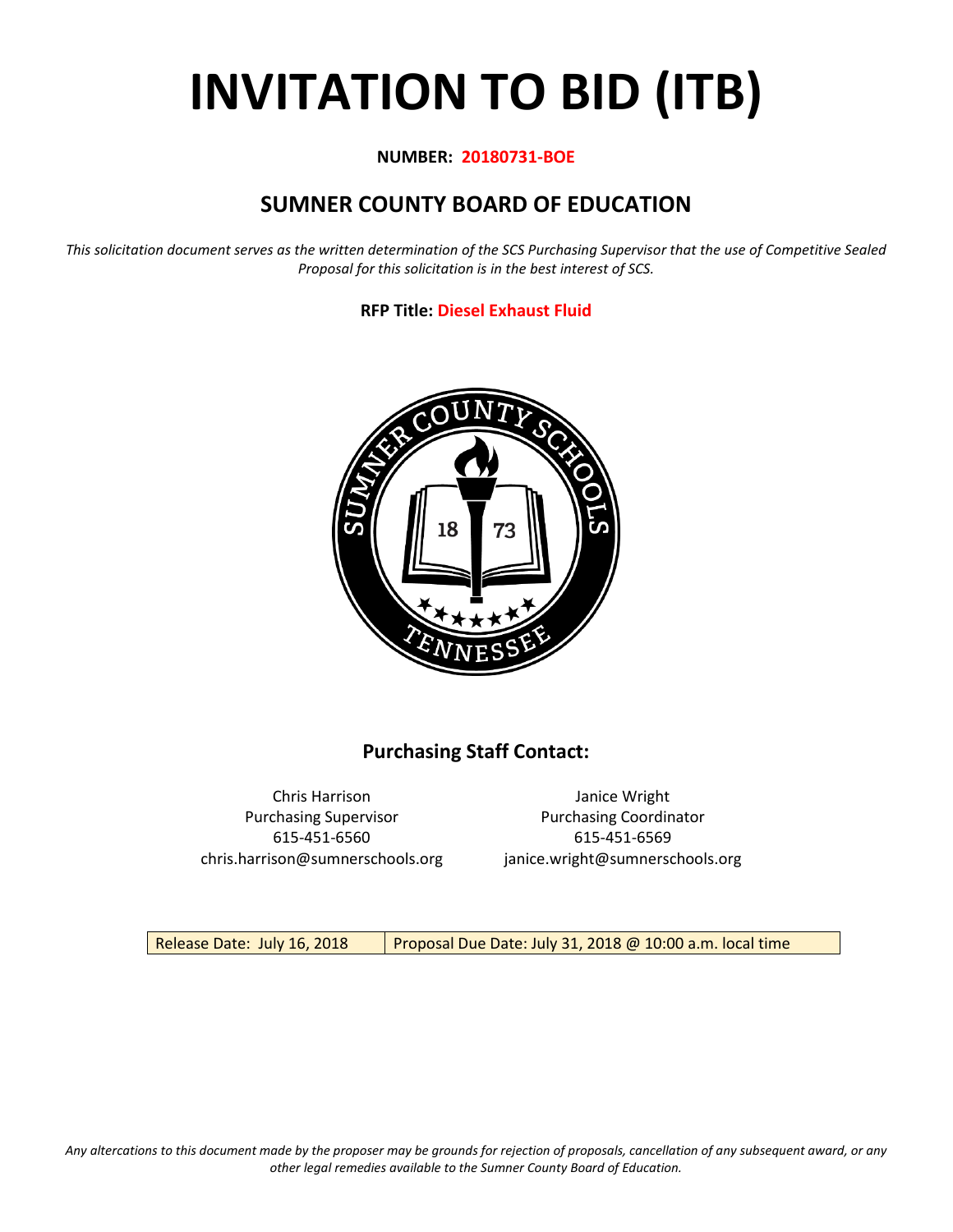# **NOTICE TO PROPOSERS**

There may be one or more amendments to this ITB. In order to receive communication for any such amendments issued specifically to this ITB, the proposer must provide the information requested below to the Sumner County Board of Education (SCS) Purchasing Department. The information may be sent by email to: Chris Harrison, Purchasing Supervisor, chris.harrison@sumnerschools.org. SCS will send amendments only to those proposers which complete and return this information in a timely manner.

| ITB Number:             | 20180731-BOE Diesel Exhaust Fluid |
|-------------------------|-----------------------------------|
| Company Name:           |                                   |
| <b>Mailing Address:</b> |                                   |
|                         |                                   |
|                         |                                   |
| Phone Number:           |                                   |
| <b>Contact Person:</b>  |                                   |
| <b>Email Address:</b>   |                                   |
|                         |                                   |
|                         |                                   |
| <b>Printed Name:</b>    |                                   |
| Date:                   |                                   |

Emailed amendments will be sent in a Microsoft Word (Office for Windows) or Portable Document Format (pdf) format. Any alterations to the document made by the proposer may be grounds for rejection of proposal, cancellation of any subsequent award or any other legal remedies available to SCS.

Amendments will also be posted on the SCS website **https://sumnerschools.org/index.php/current-bids-and-rfps** and attached to the solicitation listing as a PDF or WORD file. Check the particular solicitation on the Current Bids and RFPs webpage for any posted amendments.

By completing and returning this form, the Proposer has expressed its intent to provide a proposal for **20180731-BOE Diesel Exhaust Fluid.**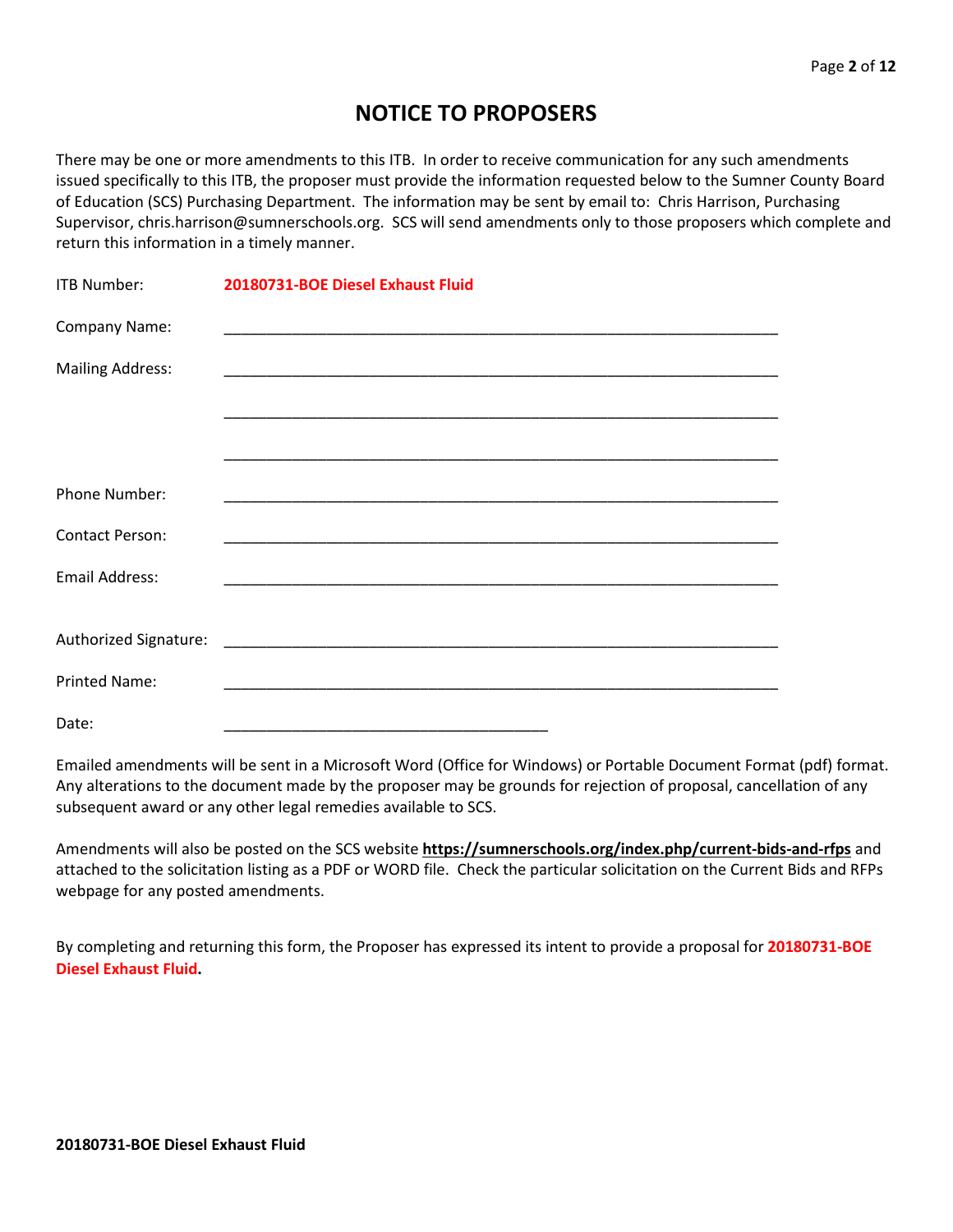## **TABLE OF CONTENTS**

- 1. Specification
- 2. Source Selection and Contract Award
- 3. Schedule of Events
- 4. Delivery of Proposals
- 5. Protests
- 6. New Vendors
- 7. Attachments
	- A. Bid Form/Certification
	- B. IRS Form W9
	- C. Attestation Re Personnel
	- D. Standard Terms and Conditions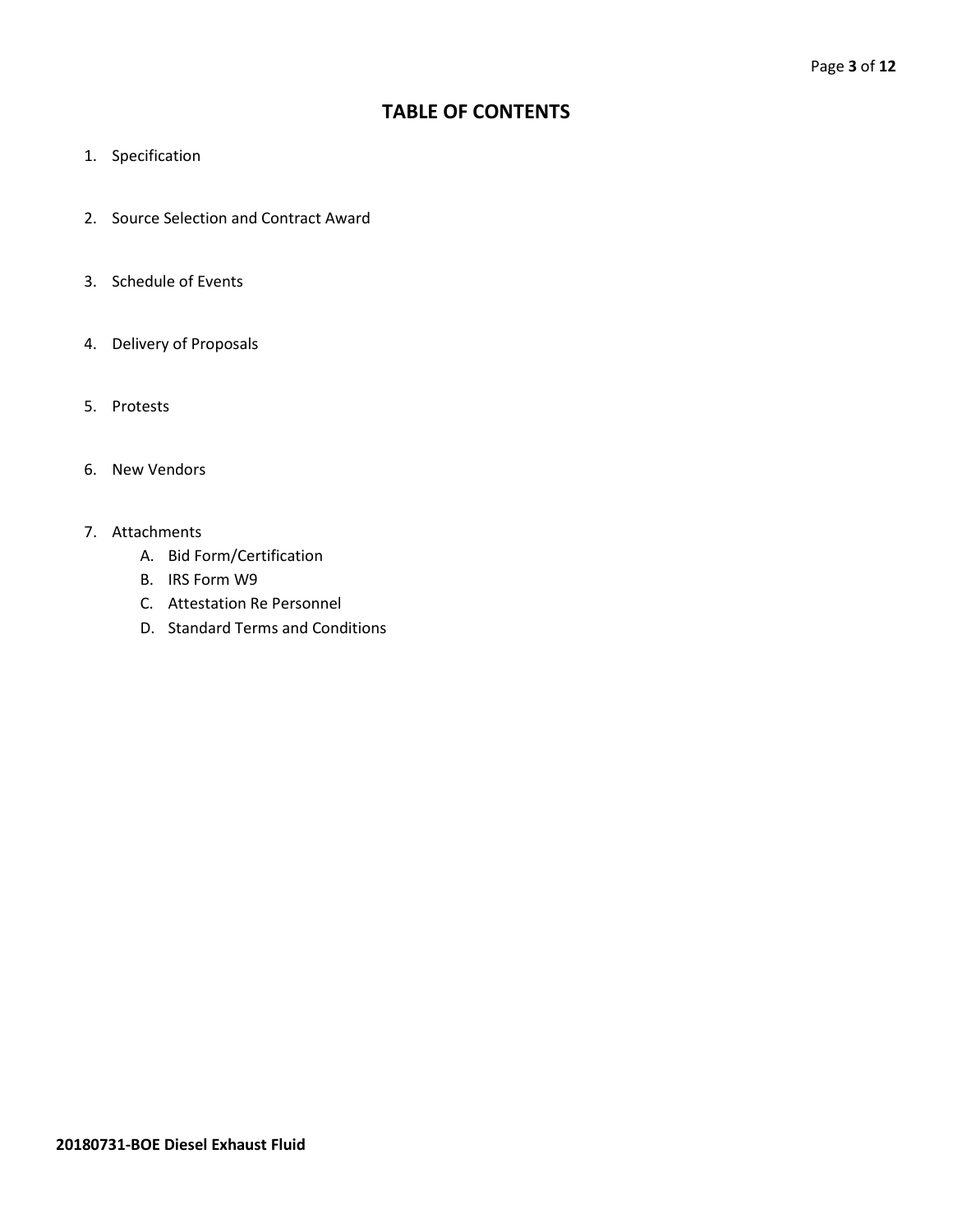1. Specification

The Sumner County Board of Education, herein known as "SCS", is soliciting RFQ 20170811-02-BOE for an annual bid for the purchase of diesel exhaust fluid. The contract will be valid from September 1, 2018 thru August 31, 2019. The purpose of this bid is to secure fixed pricing for diesel exhaust fluid to be valid for a period of twelve (12) months.

- The contractor shall be required to supply, upon authorized request, diesel exhaust fluid to the SCS Transportation Department located at 1500 Airport Road, Gallatin, TN 37066.
- The unit price must include cost of delivery to the SCS Transportation Department.
- SCS make no guarantee for an annual purchase quantity.

#### DIESEL EXHAUST FLUID SPECIFICATIONS:

- Must meet ISO Standard 22241
- Must have, at a minimum, a remaining shelf life of twelve (12) months

#### QUESTIONS

- Kevin Kepley, Fleet Operations Manager
	- o 615-452-1520
	- o kevin.kepley@sumnerschools.org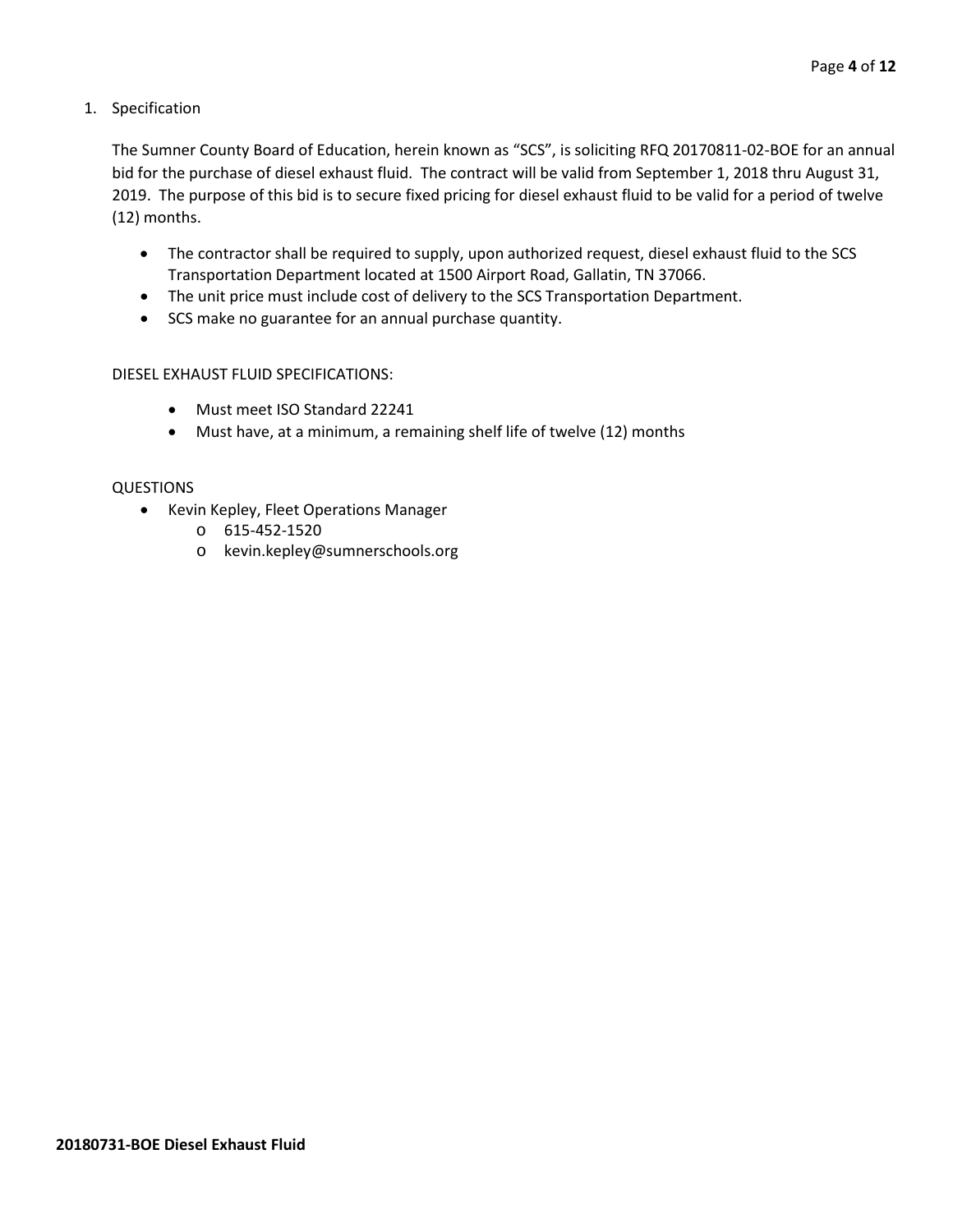- 2. Source Selection and Contract Award
	- Award, if made, will be made to the proposer submitting the lowest cost proposal and whom is also determined to be Responsive.
		- o General Criteria to be determined "Responsive"
			- Does the proposal include all required information?
			- Does the proposal include completed attachment forms?
			- Was the proposal delivered on or before the stated deadline?
	- SCS reserves the right to reject any proposal that takes exception to the specifications unless prior approval is requested and granted by SCS.
	- Upon mutual agreement by both parties, SCS shall grant the right to extend the terms, conditions and prices of contract(s) awarded from this ITB to other Institutions (such as State, Local and/or Public Agencies) who express an interest in participating in any contract that results from this ITB. Each of the "piggyback" Institutions will issue their own purchasing documents for purchase of the goods/services. Proposer agrees that SCS shall bear no responsibility or liability for any agreements between Proposer and the other Institution(s) who desire to exercise this option.
- 3. Schedule of Events

| <b>RFP Issued</b>              | July 16, 2018                         |  |  |  |  |  |  |
|--------------------------------|---------------------------------------|--|--|--|--|--|--|
| <b>RFP Submission DEADLINE</b> | July 31, 2018 @ 10:00 a.m. Local Time |  |  |  |  |  |  |

4. Delivery of Proposals

Sealed proposals will be accepted until **July 31, 2018 @ 10:00 a.m. Local Time**. Proposals received after that time will be deemed invalid. Vendors mailing proposal packages must allow sufficient time to ensure receipt of their package by the time specified. There will be no exceptions. Proposals will be opened and read aloud. The reading of the bids will begin at **10:00 a.m. Local Time**.

Due to the nature of deliveries to the SCS Support Services Facility by carriers such as UPS, FedEx and such like; the proposal package will be accepted if the date and time on the delivery confirmation are indicated to be on or before the Proposal Deadline.

Delivery Address: Sumner County Board of Education Attn: Purchasing Supervisor 1500 Airport Road Gallatin, TN 37066

The package containing the proposal must be sealed and clearly marked on the outside of the package: **"20180731-BOE Diesel Exhaust Fluid" DO NOT OPEN**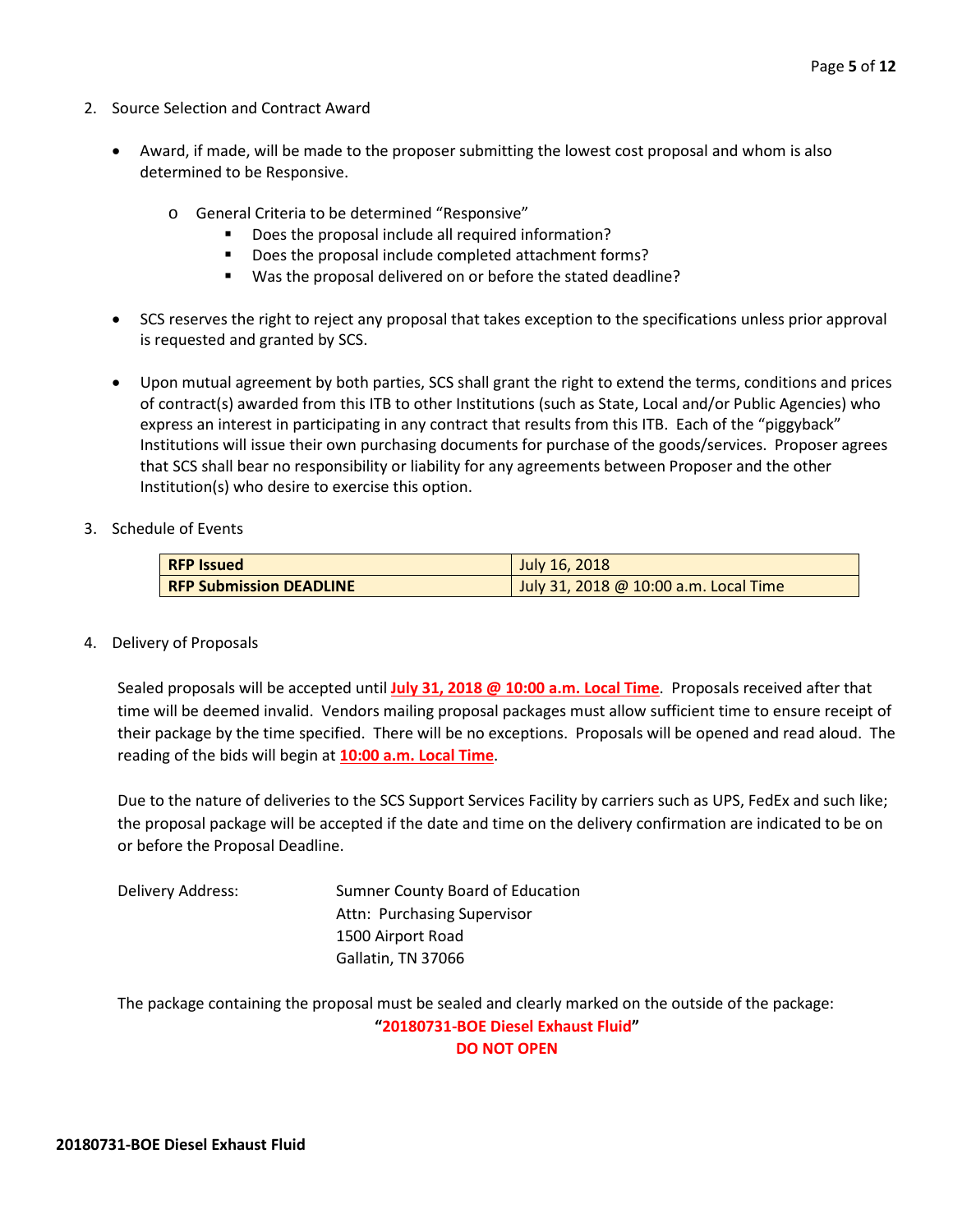#### 5. Protests

In the event that any interested party finds any part of the listed specifications, terms or conditions to be discrepant, incomplete or otherwise questionable in any respect; it shall be the responsibility of the concerned party to notify the SCS Purchasing Office of such matters immediately upon receipt of the ITB. All notifications must be sent to the Purchasing Supervisor via email at [purchasing@sumnerschools.org.](mailto:purchasing@sumnerschools.org)

Any actual or prospective Proposer who is aggrieved in connection with the ITB or award of a contract may protest to the Purchasing Supervisor and/or the Sumner County Board of Education at its regularly scheduled meeting.

#### 6. New Vendors

- To comply with Internal Revenue Service requirements, all vendors who perform any type of service are required to have a current IRS Form W-9 on file with the SCS Finance Department. It is a mandatory requirement to complete the IRS Form W-9 (Attachment 1) included in this RFP.
- To comply with the Tennessee Lawful Employment Act (50-1-702 and 50-1-703), non-employees (individuals paid directly by the employer in exchange for the individual's labor or services) must have on file one (1) of the following documents:
	- o A valid Tennessee driver's license or photo identification;
	- o A valid driver's license or photo identification from another state where the license requirements are at least as strict as those in Tennessee;
	- o A birth certificate issued by a U.S. state, jurisdiction or territory;
	- o A U.S. government issued certified birth certificate;
	- o A valid, unexpired U.S. passport;
	- o A U.S. certificate of birth abroad (DS-1350 or FS-545)
	- o A report of birth abroad of a U.S. citizen (FS-240);
	- o A certificate of citizenship (N560 or N561);
	- o A certificate of naturalization (N550, N570 or N578);
	- o A U.S citizen identification card (I-197 or I-179); or
	- o Valid alien registration documentation or other proof of current immigration registration recognized by the United States Department of Homeland Security that contains the individual's complete legal name and current alien admission number or alien file number (or numbers if the individual has more than one number).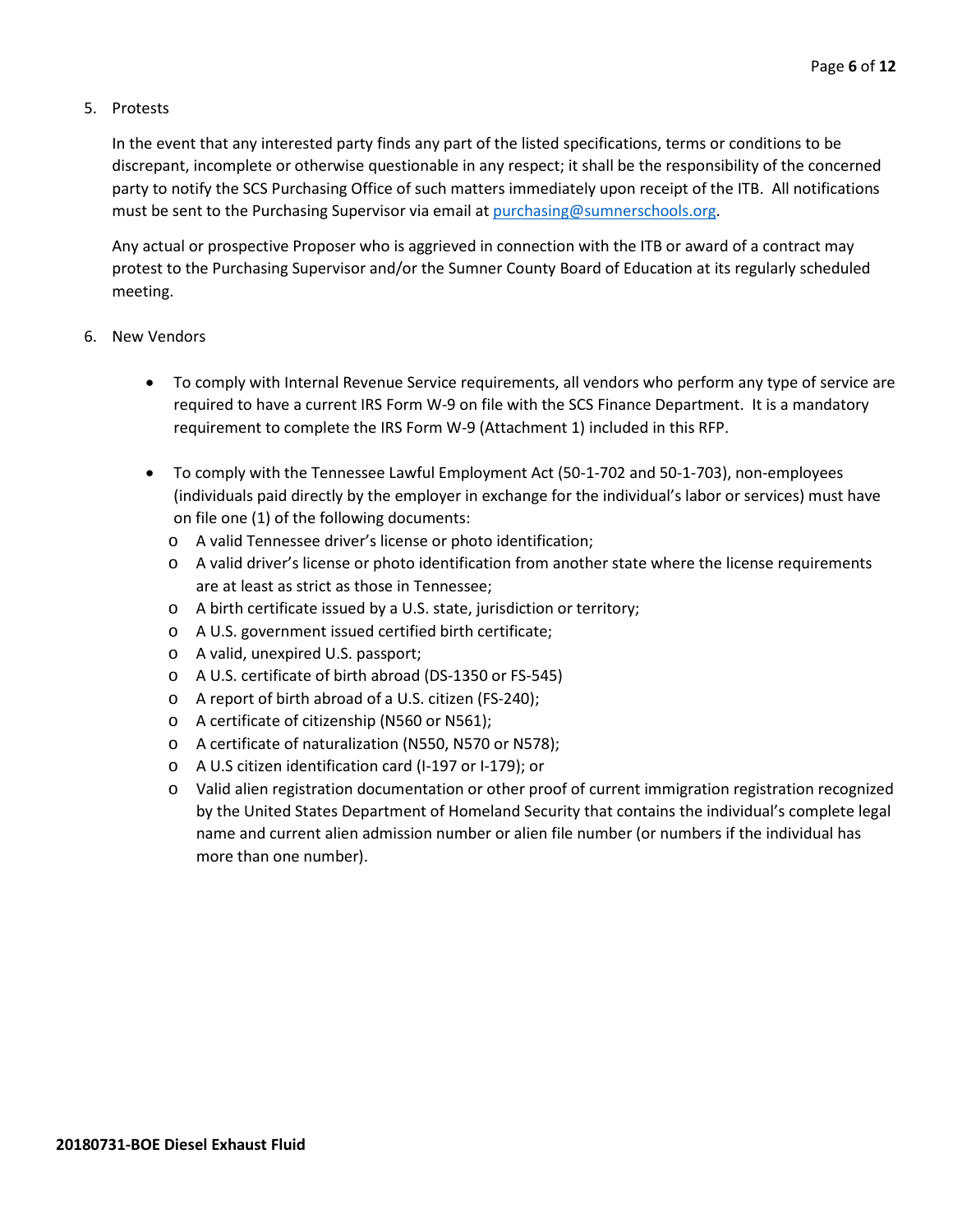#### **7.A Bid Form**



Attn: Purchasing Supervisor 1500 Airport Road Gallatin, TN 37066

Date

By checking this box, Proposer agrees that SCS reserves the right to extend the terms, conditions and prices of this contract to other Institutions (such as State, Local and/or Public Agencies) who express an interest in participating in any contract that results from this ITB. Each of the piggyback Institutions will issue their own purchasing documents for the goods/service. Proposer agrees that SCS shall bear no responsibility or liability for any agreements between Proposer and the other Institution(s) who desire to exercise this option.

| <b>UNIT</b> | <b>DESCRIPTION</b>                                                                                             | <b>UNIT PRICE</b> |
|-------------|----------------------------------------------------------------------------------------------------------------|-------------------|
| Each        | Diesel Exhaust Fluid                                                                                           |                   |
|             | Brand                                                                                                          |                   |
|             | <b>Container Size</b>                                                                                          |                   |
|             | NOTE: The Unit Price shall be valid for one year<br>beginning September 1, 2018 and ending August 31,<br>2019. |                   |

| <b>AUTHORIZED SIGNATURE:</b> |  |
|------------------------------|--|
| <b>PRINTED NAME:</b>         |  |
| TITLE:                       |  |
| <b>COMPANY NAME:</b>         |  |
| <b>PHONE:</b>                |  |
| <b>EMAIL</b>                 |  |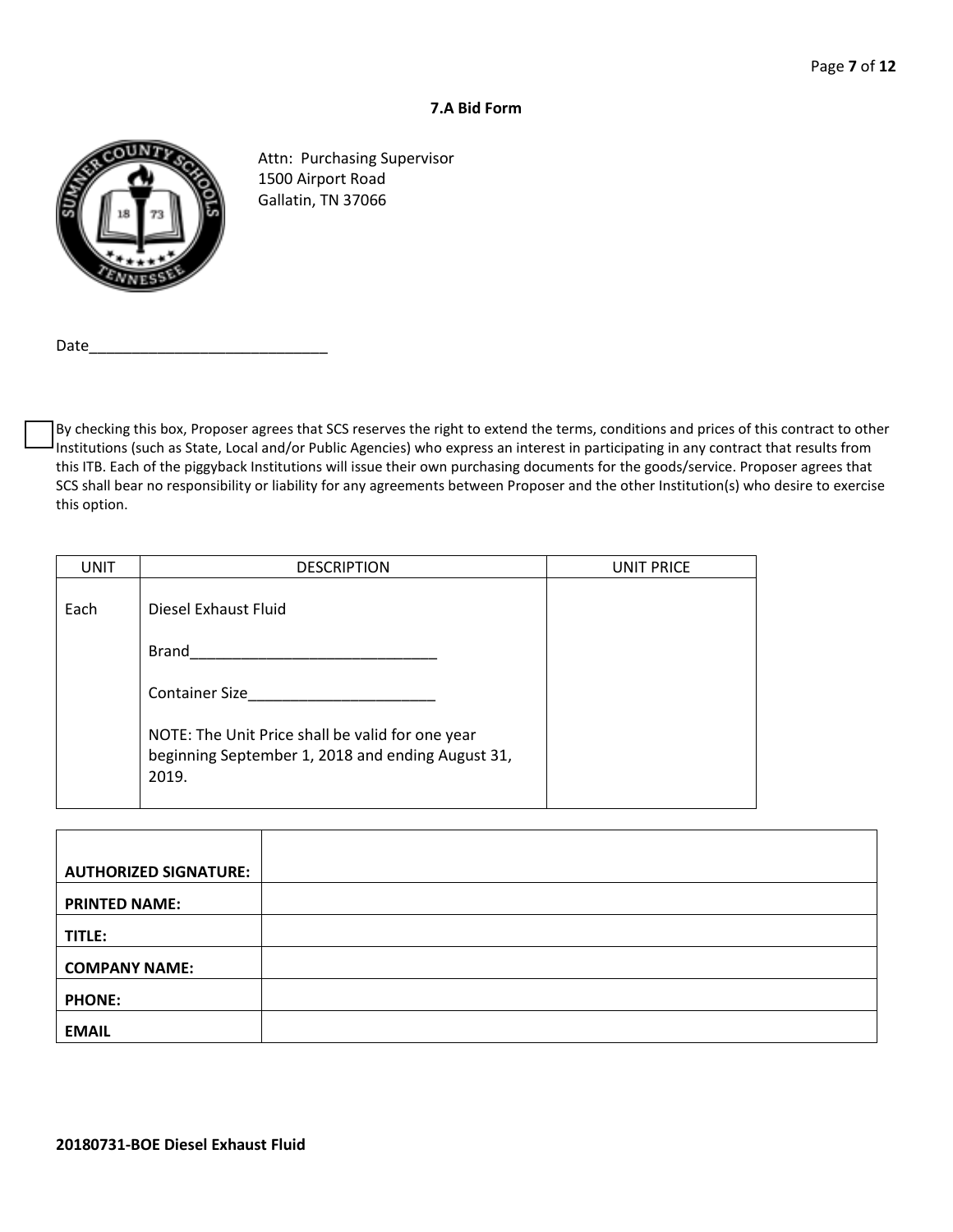#### 7.B IRS Form W9

|                                                                                                                                                                                                                                                                                                                                                                                                                                                                                                                                                                                                                                                                                                                                                                                                                                                                                                                                                                                                                                                                                                                                                                                                                                                                                                                                                                                                               | <b>Request for Taxpayer</b><br>(Rev. December 2014)<br><b>Identification Number and Certification</b><br>Department of the Treasury<br>Internal Revenue Service<br>1 Name (as shown on your income tax return). Name is required on this line; do not leave this line blank. |                                                                                                                                                                                                                                                                                                                                                                                                                                                                                                                                                                                                                                                                                                                                                                                                                                                                                                                                                                                                                                                                                                                                                                                                  |                                                                                                                                                                                                                                                                                                                                                                                                                                                                                                                     |  |  |  |  | Give Form to the<br>requester. Do not<br>send to the IRS. |  |  |  |  |  |
|---------------------------------------------------------------------------------------------------------------------------------------------------------------------------------------------------------------------------------------------------------------------------------------------------------------------------------------------------------------------------------------------------------------------------------------------------------------------------------------------------------------------------------------------------------------------------------------------------------------------------------------------------------------------------------------------------------------------------------------------------------------------------------------------------------------------------------------------------------------------------------------------------------------------------------------------------------------------------------------------------------------------------------------------------------------------------------------------------------------------------------------------------------------------------------------------------------------------------------------------------------------------------------------------------------------------------------------------------------------------------------------------------------------|------------------------------------------------------------------------------------------------------------------------------------------------------------------------------------------------------------------------------------------------------------------------------|--------------------------------------------------------------------------------------------------------------------------------------------------------------------------------------------------------------------------------------------------------------------------------------------------------------------------------------------------------------------------------------------------------------------------------------------------------------------------------------------------------------------------------------------------------------------------------------------------------------------------------------------------------------------------------------------------------------------------------------------------------------------------------------------------------------------------------------------------------------------------------------------------------------------------------------------------------------------------------------------------------------------------------------------------------------------------------------------------------------------------------------------------------------------------------------------------|---------------------------------------------------------------------------------------------------------------------------------------------------------------------------------------------------------------------------------------------------------------------------------------------------------------------------------------------------------------------------------------------------------------------------------------------------------------------------------------------------------------------|--|--|--|--|-----------------------------------------------------------|--|--|--|--|--|
| 2 Business name/disregarded entity name, if different from above<br>σû<br>page<br>4 Exemptions (codes apply only to<br>3 Check appropriate box for federal tax classification; check only one of the following seven boxes:<br>Specific Instructions on<br>certain entities, not individuals; see<br>C Corporation<br>S Corporation Partnership<br>Individual/sole proprietor or<br>Trust/estate<br>instructions on page 3):<br>single-member LLC<br>Print or type<br>Exempt payee code (if any)<br>Limited liability company. Enter the tax classification (C=C corporation, S=S corporation, P=partnership) ▶<br>Exemption from FATCA reporting<br>Note. For a single-member LLC that is disregarded, do not check LLC; check the appropriate box in the line above for<br>the tax classification of the single-member owner.<br>code (if anv)<br>(Applies to accounts maintained outside the U.S.)<br>Other (see instructions)<br>5 Address (number, street, and apt. or suite no.)<br>Requester's name and address (optional)<br>6 City, state, and ZIP code<br>See<br>7 List account number(s) here (optional)                                                                                                                                                                                                                                                                                           |                                                                                                                                                                                                                                                                              |                                                                                                                                                                                                                                                                                                                                                                                                                                                                                                                                                                                                                                                                                                                                                                                                                                                                                                                                                                                                                                                                                                                                                                                                  |                                                                                                                                                                                                                                                                                                                                                                                                                                                                                                                     |  |  |  |  |                                                           |  |  |  |  |  |
| Part I                                                                                                                                                                                                                                                                                                                                                                                                                                                                                                                                                                                                                                                                                                                                                                                                                                                                                                                                                                                                                                                                                                                                                                                                                                                                                                                                                                                                        |                                                                                                                                                                                                                                                                              | <b>Taxpayer Identification Number (TIN)</b>                                                                                                                                                                                                                                                                                                                                                                                                                                                                                                                                                                                                                                                                                                                                                                                                                                                                                                                                                                                                                                                                                                                                                      |                                                                                                                                                                                                                                                                                                                                                                                                                                                                                                                     |  |  |  |  |                                                           |  |  |  |  |  |
|                                                                                                                                                                                                                                                                                                                                                                                                                                                                                                                                                                                                                                                                                                                                                                                                                                                                                                                                                                                                                                                                                                                                                                                                                                                                                                                                                                                                               | TIN on page 3.<br>guidelines on whose number to enter.                                                                                                                                                                                                                       | resident alien, sole proprietor, or disregarded entity, see the Part I instructions on page 3. For other                                                                                                                                                                                                                                                                                                                                                                                                                                                                                                                                                                                                                                                                                                                                                                                                                                                                                                                                                                                                                                                                                         | Social security number<br>Enter your TIN in the appropriate box. The TIN provided must match the name given on line 1 to avoid<br>backup withholding. For individuals, this is generally your social security number (SSN). However, for a<br>entities, it is your employer identification number (EIN). If you do not have a number, see How to get a<br>or<br><b>Employer identification number</b><br>Note. If the account is in more than one name, see the instructions for line 1 and the chart on page 4 for |  |  |  |  |                                                           |  |  |  |  |  |
| Part II                                                                                                                                                                                                                                                                                                                                                                                                                                                                                                                                                                                                                                                                                                                                                                                                                                                                                                                                                                                                                                                                                                                                                                                                                                                                                                                                                                                                       | <b>Certification</b>                                                                                                                                                                                                                                                         |                                                                                                                                                                                                                                                                                                                                                                                                                                                                                                                                                                                                                                                                                                                                                                                                                                                                                                                                                                                                                                                                                                                                                                                                  |                                                                                                                                                                                                                                                                                                                                                                                                                                                                                                                     |  |  |  |  |                                                           |  |  |  |  |  |
| Under penalties of perjury, I certify that:<br>1. The number shown on this form is my correct taxpayer identification number (or I am waiting for a number to be issued to me); and<br>2. I am not subject to backup withholding because: (a) I am exempt from backup withholding, or (b) I have not been notified by the Internal Revenue<br>Service (IRS) that I am subject to backup withholding as a result of a failure to report all interest or dividends, or (c) the IRS has notified me that I am<br>no longer subject to backup withholding; and<br>3. I am a U.S. citizen or other U.S. person (defined below); and<br>4. The FATCA code(s) entered on this form (if any) indicating that I am exempt from FATCA reporting is correct.<br>Certification instructions. You must cross out item 2 above if you have been notified by the IRS that you are currently subject to backup withholding<br>because you have failed to report all interest and dividends on your tax return. For real estate transactions, item 2 does not apply. For mortgage<br>interest paid, acquisition or abandonment of secured property, cancellation of debt, contributions to an individual retirement arrangement (IRA), and<br>generally, payments other than interest and dividends, you are not required to sign the certification, but you must provide your correct TIN. See the<br>instructions on page 3. |                                                                                                                                                                                                                                                                              |                                                                                                                                                                                                                                                                                                                                                                                                                                                                                                                                                                                                                                                                                                                                                                                                                                                                                                                                                                                                                                                                                                                                                                                                  |                                                                                                                                                                                                                                                                                                                                                                                                                                                                                                                     |  |  |  |  |                                                           |  |  |  |  |  |
|                                                                                                                                                                                                                                                                                                                                                                                                                                                                                                                                                                                                                                                                                                                                                                                                                                                                                                                                                                                                                                                                                                                                                                                                                                                                                                                                                                                                               | Sign<br>Signature of<br>Here<br>Date $\blacktriangleright$<br>U.S. person $\blacktriangleright$                                                                                                                                                                              |                                                                                                                                                                                                                                                                                                                                                                                                                                                                                                                                                                                                                                                                                                                                                                                                                                                                                                                                                                                                                                                                                                                                                                                                  |                                                                                                                                                                                                                                                                                                                                                                                                                                                                                                                     |  |  |  |  |                                                           |  |  |  |  |  |
| <b>General Instructions</b><br>Section references are to the Internal Revenue Code unless otherwise noted.<br>Future developments. Information about developments affecting Form W-9 (such<br>as legislation enacted after we release it) is at www.irs.gov/fw9.<br><b>Purpose of Form</b><br>An individual or entity (Form W-9 requester) who is required to file an information<br>return with the IRS must obtain your correct taxpayer identification number (TIN)<br>which may be your social security number (SSN), individual taxpayer identification<br>number (ITIN), adoption taxpayer identification number (ATIN), or employer<br>identification number (EIN), to report on an information return the amount paid to<br>you, or other amount reportable on an information return. Examples of information<br>returns include, but are not limited to, the following:<br>· Form 1099-INT (interest earned or paid)<br>. Form 1099-DIV (dividends, including those from stocks or mutual funds)<br>. Form 1099-MISC (various types of income, prizes, awards, or gross proceeds)<br>. Form 1099-B (stock or mutual fund sales and certain other transactions by<br>brokers)                                                                                                                                                                                                                         |                                                                                                                                                                                                                                                                              | · Form 1098 (home mortgage interest), 1098-E (student loan interest), 1098-T<br>(tuition)<br>· Form 1099-C (canceled debt)<br>· Form 1099-A (acquisition or abandonment of secured property)<br>Use Form W-9 only if you are a U.S. person (including a resident alien), to<br>provide your correct TIN.<br>If you do not return Form W-9 to the requester with a TIN, you might be subject<br>to backup withholding. See What is backup withholding? on page 2.<br>By signing the filled-out form, you:<br>1. Certify that the TIN you are giving is correct (or you are waiting for a number<br>to be issued).<br>2. Certify that you are not subject to backup withholding, or<br>3. Claim exemption from backup withholding if you are a U.S. exempt payee. If<br>applicable, you are also certifying that as a U.S. person, your allocable share of<br>any partnership income from a U.S. trade or business is not subject to the<br>withholding tax on foreign partners' share of effectively connected income, and<br>4. Certify that FATCA code(s) entered on this form (if any) indicating that you are<br>exempt from the FATCA reporting, is correct. See What is FATCA reporting? on |                                                                                                                                                                                                                                                                                                                                                                                                                                                                                                                     |  |  |  |  |                                                           |  |  |  |  |  |
| page 2 for further information.<br>· Form 1099-S (proceeds from real estate transactions)<br>. Form 1099-K (merchant card and third party network transactions)                                                                                                                                                                                                                                                                                                                                                                                                                                                                                                                                                                                                                                                                                                                                                                                                                                                                                                                                                                                                                                                                                                                                                                                                                                               |                                                                                                                                                                                                                                                                              |                                                                                                                                                                                                                                                                                                                                                                                                                                                                                                                                                                                                                                                                                                                                                                                                                                                                                                                                                                                                                                                                                                                                                                                                  |                                                                                                                                                                                                                                                                                                                                                                                                                                                                                                                     |  |  |  |  |                                                           |  |  |  |  |  |

Cat. No. 10231X

Form W-9 (Rev. 12-2014)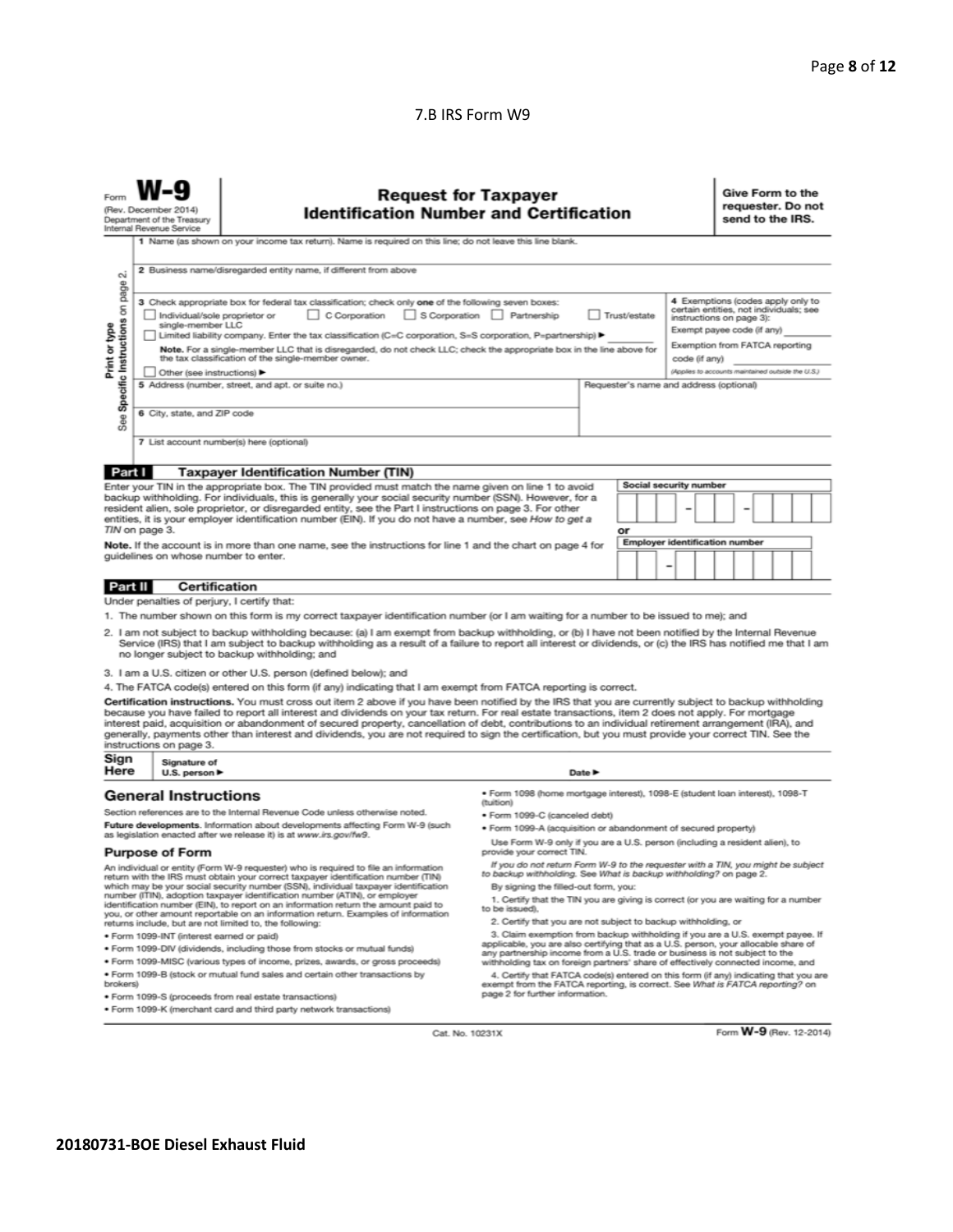#### **ATTACHMENT 7.C – Attestation Re Personnel**

## **ATTESTATION RE PERSONNEL USED IN CONTRACT PERFORMANCE**

| CONTRACTOR LEGAL ENTITY NAME:                                          |  |
|------------------------------------------------------------------------|--|
| FEDERAL EMPLOYER IDENTIFICATION NUMBER:<br>(or Social Security Number) |  |

**The Contractor, identified above, does hereby attest, certify, warrant and assure that the Contractor shall not knowingly utilize the services of an illegal immigrant in the performance of this Contract and shall not knowingly utilize the services of any subcontractor who will utilize the services of an illegal immigrant in the performance of this Contract, T.C.A. § 12-3-309.**

SIGNATURE & DATE:

*NOTICE: This attestation MUST be signed by an individual empowered to contractually bind the Contractor.*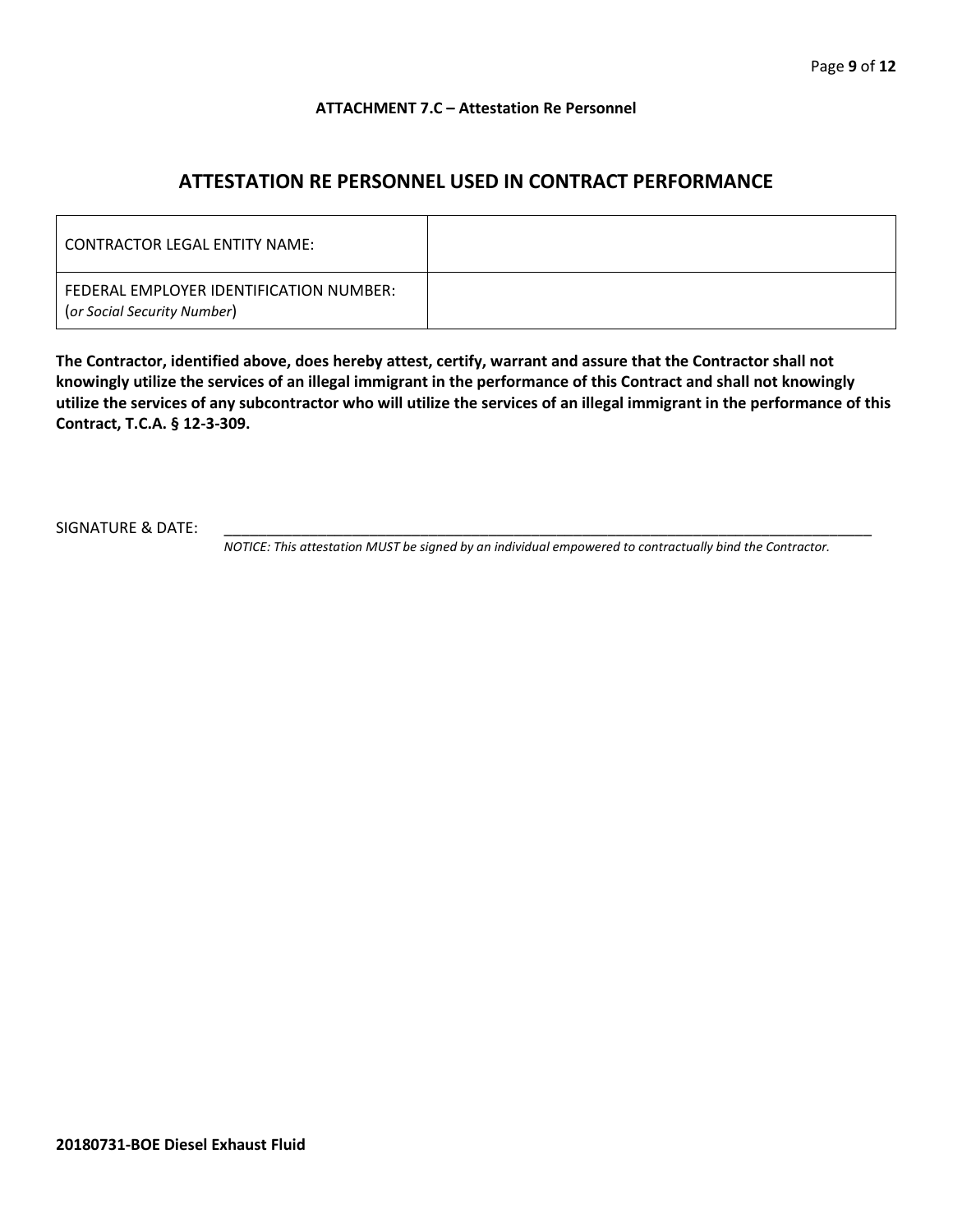#### **ATTACHMENT 7.D – Standard Terms & Conditions SUMNER COUNTY BOARD OF EDUCATION (SCS)**

#### **1. PREPARATION AND SUBMISSION OF BID.**

- **a.** Failure to examine any drawings**,** specifications, or instructions will be at the proposer's risk. Any deviation from the stated terms, conditions and specifications must be coordinated with and approved in writing by the SCS Purchasing Supervisor.
- **b.** ITB SUBMITTAL / SIGNATURE: Proposal shall give the full name and business address of the bidder. If the proposer is a corporation, the name shall be stated as it is in the corporate charter. Proposals must be signed in ink by the proposer's authorized agent. Unsigned proposals will be rejected. Proposals are to be sealed and the outside of the envelope is to reference the ITB number. The person signing the proposal must show their title, and if requested by SCS, must furnish satisfactory proof of his or her authority to bind his or her company in contract. Proposer understands that by submitting a proposal with an authorized signature, it shall constitute an offer to SCS. Proposals must be typewritten or in ink; otherwise they may not be considered. Purchase orders will be issued to the firm name appearing on the W9. Facsimile responses will not be considered.
- **c.** SCS is not responsible for any costs incurred by any vendor pursuant to the ITB. The vendor shall be responsible for all costs incurred in connection with the preparation and submission of its proposal.
- **d.** All proposers must be in compliance with T.C.A. § 62-6-119 at the time of proposal submission and provide evidence of compliance with the applicable provisions of the chapter before such proposal may be considered.
- **e.** Proposals are to be received in the location designated in the ITB no later than the specified date and time. Late submissions will NOT be opened or considered.
- **f.** No erasures permitted. Errors may be crossed out and corrections printed in ink or typewritten adjacent to error and must be initialed in ink by person signing the proposal.
- **g.** Specifications: Reference to available specifications shall be sufficient to make the terms of the specifications binding on the proposer. The use of the name of a manufacturer, or any special brand or make in describing an item does not restrict the proposer to that manufacturer or specific article, unless specifically stated. Comparable products of other manufacturers will be considered if proof of compatibility is contained in the proposal. Proposers are required to notify SCSs Purchasing Supervisor whenever specifications/procedures are not perceived to be fair and open. The articles on which the proposals are submitted must be equal or superior to that specified. Informative and Descriptive Literature: The proposer must show brand or trade names of the articles proposed, when applicable. It shall be the responsibility of the vendor, including vendors whose product is referenced, to furnish with the proposal such specifications, catalog pages, brochures or other data as will provide an adequate basis for determining the quality and functional capabilities of the product offered. Failure to provide this data may be considered valid justification for rejection of proposal.
- **h.** Samples: Samples of items when called for, must be furnished free of expense, and if not destroyed will, upon vendor's request within ten (10) days of proposal opening, be returned at the proposer's expense. Each sample must be labeled with the proposer's name, manufacturer's brand name and number, ITB number and item reference.
- **i.** Time of Performance: The number of calendar days in which delivery is to be made after receipt of order shall be stated in the proposal and may be a factor in making an award, price notwithstanding. If no delivery time is stated in the proposal, proposer agrees that delivery is to be made within two weeks (10 business days) of order.
- **j.** Transportation and delivery charges should be included in the price and be fully prepaid by the vendor to the destination specified in the ITB. Proposal prices shall include delivery of all items F.O.B. destination.
- **k.** New materials and supplies must be delivered unless otherwise specifically stated in the ITB.
- **l.** Alternate/multiple proposals will not be considered unless specifically called for in the ITB.
- **m.** Only proposals submitted on ITB forms furnished by SCS will be considered.
- **n.** By signing the ITB where indicated, the proposer agrees to strictly abide by all local, state and federal statutes and regulations. The proposer further certifies that this proposal is made without collusion or fraud.
- **o.** Error in Proposal. In case of error in the extension of prices in the proposal, the unit price will govern. Late submissions will NOT be opened or considered. Proposers are cautioned to verify their proposals before submission, as amendments received after the ITB deadline will not be considered. No proposal shall be altered, amended or withdrawn after opening. After proposal opening, a proposer may withdraw a proposal only when there is obvious clerical error such as a misplaced decimal point, or when enforcement of the proposal would impose unconscionable hardship due to an error in the proposal resulting in a quotation substantially below the other proposals received. Proposal withdrawals will be considered only upon written request of the proposer.

#### **20180731-BOE Diesel Exhaust Fluid**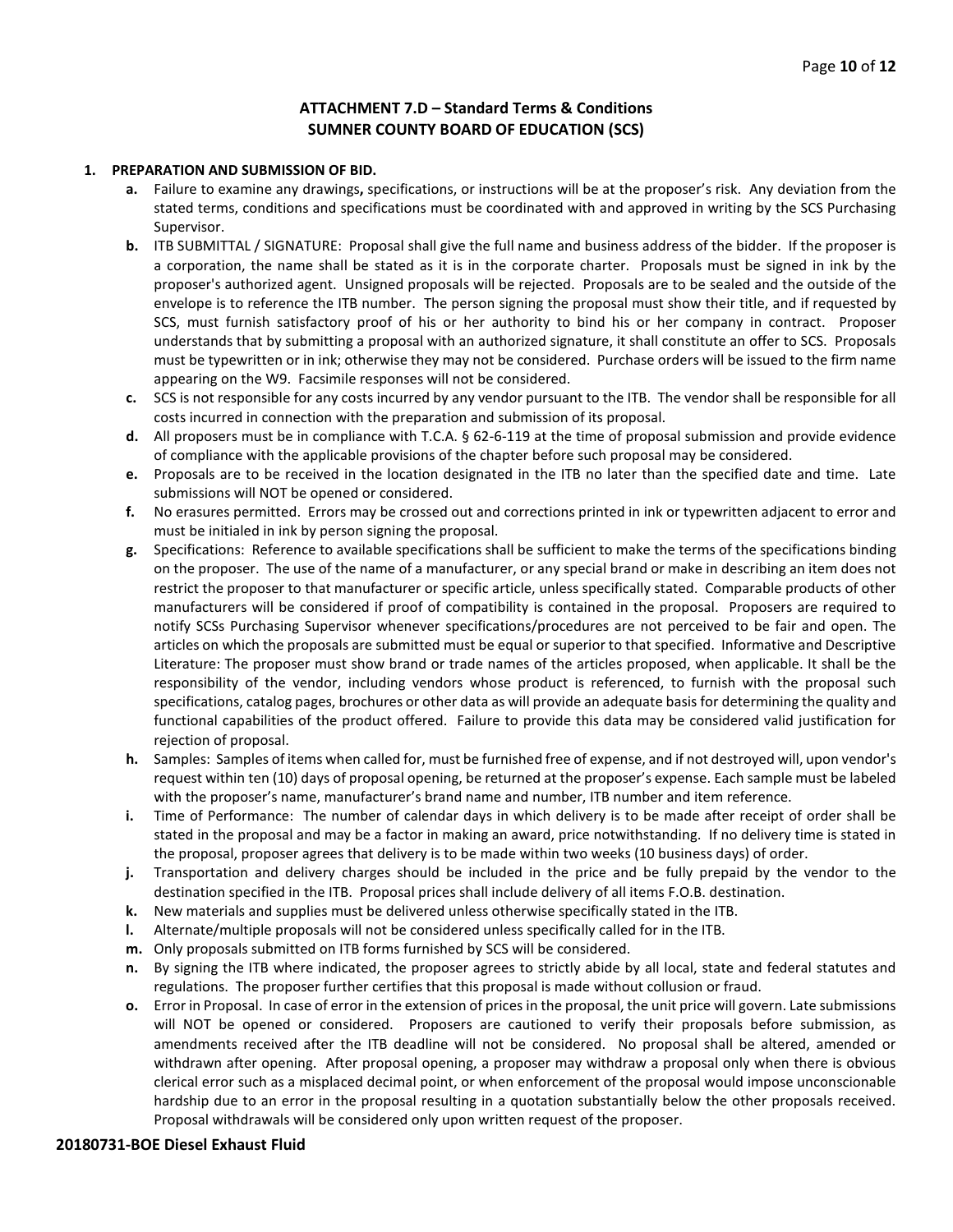- **2. OPEN RECORDS.** In order to comply with the provisions of the Tennessee Open Records Act, all proposals will be publicly opened and are subject to public inspection after the award upon written request. Proposers may be present at ITB opening. Summary information will be posted the SCS website, www.sumnerschools.org under the Invitation to Bid link.
- **3. ACCEPTANCE AND AWARD.** SCS reserves the right to reject any and all proposals and to waive any informality in proposals and, unless otherwise specified by the proposers to accept any item in the proposal. Action to reject all proposals shall be taken for unreasonably high prices, errors in the bid documents, cessation of need, unavailability of funds, or any other reason approved by SCS.
	- **a.** Contracts and purchases will be made with the lowest, responsive, responsible, qualified proposer. The quality of the articles to be supplied, their conformity with the specifications, their suitability to the requirements of the Institution, cash discount offered, and the delivery terms will be taken into consideration.
	- **b.** Any deviation from these stated terms, specifications and conditions must be coordinated with and approved in writing by the Purchasing Supervisor.
	- **c.** Prices quoted on the response (if any) are to be considered firm and binding until the said equipment, supplies or services are in the possession of SCS.
	- **d.** SCS reserves the right to order more or less than the quantity listed in the proposal.
	- **e.** If a proposal fails to state a time within which a proposal must be accepted, it is understood and agreed that SCS shall have ninety (90) days to accept.
	- **f.** No purchase or contract is authorized or valid until the issuance of a SCS purchase order in accordance with SCS policy. No SCS employee is authorized to purchase equipment, supplies or services prior to the issuance of such a purchase order.
	- **g.** The contract may not be assigned without written SCS consent.
	- **h.** If the appropriate space is marked on the ITB, other Institutions (such as State, Local and/or Public Agencies) may purchase off the contract during the same period as SCS.
	- **i.** The awarded proposer will be required to post a performance and payment bond in the amount of 25% of the contract price if it exceeds \$100,000 as stated by T.C.A. §12-4-201.
	- **j.** If the project cost is in excess of \$25,000 a performance bond must be secured by the requesting part in an amount equal to the market improvement value.
- **4. PAYMENT**. Payment terms must be specified in the proposal, including any discounts for early payment. Partial payments will not be approved unless justification for such payment can be shown. Terms will be NET 30 days. Payment will not be made until the conditions and specifications of the ITB are inspected and approved as conforming by persons appointed by SCS.
- **5. DEFAULT OF SELECTED VENDOR.** In case of vendor default, SCS may procure the articles or services from other sources and hold the defaulting vendor responsible for any resulting cost. If the awarded vendor violates any terms of their proposal, the contract, SCS policy or any law, they may be disqualified from submitting proposals for a period of two years for minor violations or longer for major violations. Proposals from disqualified bidders will not be accepted during the period of disqualification.
- **6. INSPECTION OF PURCHASES.** Articles received which are not equivalent will not be accepted and will be picked up by the vendor or returned to vendor, shipping charges collect. SCS shall have a reasonable period in which to inspect and accept or reject materials without liability. If necessity requires SCS to use nonconforming materials, an appropriate reduction in payment may be made.
- **7. TAXES.** SCS is tax exempt; do not include taxes in quotation. Vendors making improvements or additions to or performing repair work on real property for SCS are liable for any applicable sales or use tax on tangible personal property used in connection with the contract or furnished to vendors by the state for use under the contract.
- **8. NONDISCRIMINATION.** SCS is an equal opportunity employer. SCS and bidder agree to comply with Titles VI and VII of the Civil Rights Act of 1964, Title IX of the Education Amendments of 1972, Section 504 of the Rehabilitation Act of 1973, Executive Order 11,246, the Americans with Disabilities Act of 1990 and the related regulations to each. Each party assures that it will not discriminate against any individual including, but not limited to employees or applicants for employment and/or students, because of race, religion, creed, color, sex, age, disability, veteran status or national origin. In the event that any claims should arise with regards to violations of any such local, state or federal law, statues, rule or regulations, the vendor will indemnify and hold SCS harmless for any damages, including court costs or attorney fees, which might be incurred.

#### **20180731-BOE Diesel Exhaust Fluid**